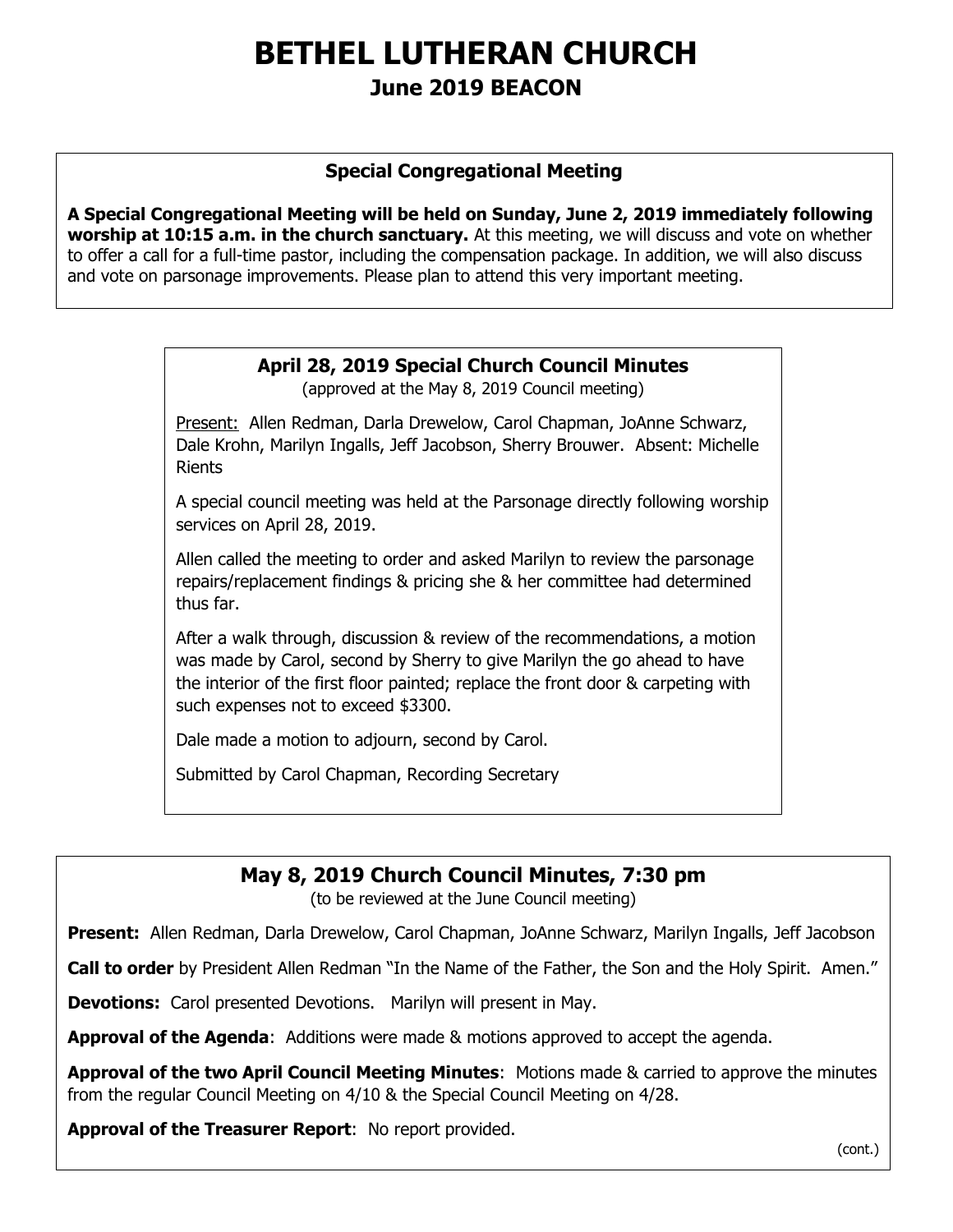#### **May 8, 2019 Church Council Minutes** (cont.)

#### **Ministry Team Reports:**

- 1. Children & Youth no meeting
- 2. Outreach & Fellowship Darla reports they are working on several initiatives including starting a Men's Bible Study; Parkersburg Fun Days ideas/involvement; outreach ideas to attract new residents to visit/join Bethel; how to best meet the needs of our congregational members who could use a variety of help in their homes, i.e. general cleaning, providing food, mowing, yard work and/or gardening.
- 3. Property Committee no report provided
- 4. Worship & Music Ministry Team JoAnne advised selections are finalized through June 1.
- 5. Social Concerns no report provided.
- 6. Mission/Benevolence Ministry Team Allen advised we will be sending the \$1,100 Benevolence check to Pastor Kip Tyler @ The Lutheran Church of the Masters in Omaha to assist parishioners who were impacted by the recent flooding. Any funds that he may have left will be distributed to meet the needs of others at Pastor Tyler's discretion.

#### **Old Business:**

- 1. Easter Breakfast was well attended and the donations received will be designated towards 2019 Relay for Life.
- 2. Pastor Craig's hospital visits: Darla is waiting for Pastor Craig to respond.
- 3. Old Tables & Chairs: They have all found new homes.
- 4. Parsonage Renovations: Marilyn presented updates on these efforts. Council thanked the Committee for their diligent efforts & asked they continue on with pricing, options, timelines, etc. & keep Council updated as results were obtained.
- 5. Keys to the Council Members: Keys were distributed to those who hadn't received them yet.
- 6. CD Burner: We have not been able to obtain & will cancel the order. Further research is needed.

**Correspondence:** Allen shared correspondence from the Stout Softball League seeking interest in the start-up of a family softball league. The letter will be posted on the bulletin board. Council discussed & motions approved payment of hotel expenses for the candidate's recent visit.

#### **New Business**:

- 1. Council discussed simplifying the current process of taking the Council Meeting Minutes. After discussion, motions were approved to no longer publicize the names of individuals who make or second motions.
- 2. Extending Credit Limit with Iowa State Bank: Recently, the CCB Renewal payment was attempted using the Church credit card. Payment was denied due to the existing low credit limit. Motions were approved to have Allen seek an increase in the credit limit up to \$2,000.
- 3. Call Committee: Council discussed the Call Committee's recommendation to offer a Call to a candidate. Motions were approved to accept their proposal & set up a Congregational Meeting to seek final approval. Motions were approved to have a Special Congregational Meeting on June 2, 2019 immediately following worship service to discuss/vote on the Call Committee's recommendation/proposal. In addition, the Council will also be presenting information/cost proposals on the Parsonage Renovation. Required publication/notifications of the Congregational Meeting & agenda items will immediately be put in to motion.

Motion to adjourn. Closing Prayer/The Lord's Prayer

**Communion Assistants: June:** Michelle Rients, Marilyn Ingalls **Sound System: June:** Jeff Jacobson, JoAnne Schwarz

Submitted by Carol Chapman, Recording Secretary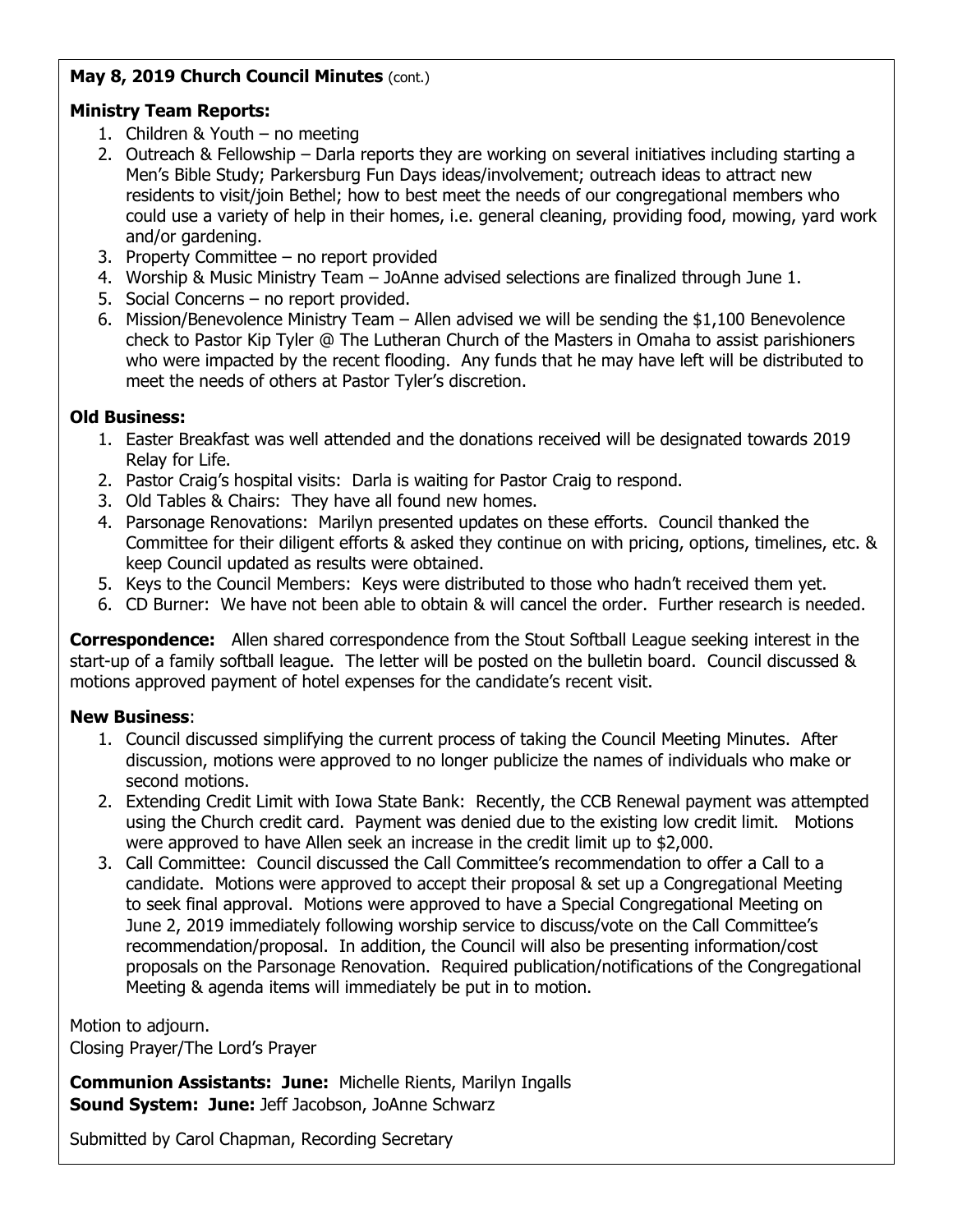## **Worship Assistant Schedule for June--Worship Service 9:00 am**

|                          | June 2                        | June 9       | June 16                    | June 23              | <b>June 30</b>      |  |  |  |
|--------------------------|-------------------------------|--------------|----------------------------|----------------------|---------------------|--|--|--|
| <b>USHERS</b>            | Dan Frey                      | Greg Carolus | Dennis & Bonnie<br>Gerloff | Jeff & Diane Johnson | Jim & Eileen Lupkes |  |  |  |
| ORGANISTS/PIANISTS       | Janet Mennen/Sharleen Hubbard |              |                            |                      |                     |  |  |  |
| <b>ALTAR GUILD</b>       | Marilyn Ingalls               |              |                            |                      |                     |  |  |  |
| <b>GREETERS</b>          | Steve & Sherry                | Kyle & Mary  | Mary Fink &                | Shirley Cassady &    | Dan & Kay           |  |  |  |
|                          | <b>Brouwer</b>                | <b>Rice</b>  | Jean Scully                | Carol Warneka        | Frey                |  |  |  |
| <b>LECTORS</b>           | Candy Krohn                   | Pam Jacobson | Darla Drewelow             | Diane Buss           | Jim Schwarz         |  |  |  |
| <b>LITURGISTS</b>        | Michelle Rients               | <b>WOV</b>   | Sharleen Hubbard           | Aaron Ellermann      | Hymn Sing           |  |  |  |
| <b>ACOLYTES</b>          | Gavin Bernard                 | Eliza Buss   | Evan Palmer                | Corryn Mann          | Ava Mann            |  |  |  |
| <b>COMMUNION</b>         | Marilyn Ingalls               |              | Marilyn Ingalls            |                      |                     |  |  |  |
| <b>ASSISTANTS</b>        | Michelle Rients               |              | Michelle Rients            |                      |                     |  |  |  |
| <b>COFFEE FELLOWSHIP</b> | Carol Warneka                 |              |                            |                      |                     |  |  |  |

### **May Summary of Attendance and Financial Contributions**

|                               | Attendance | Bene./Mission | Current     | Parsonage<br><b>Improvements</b> |
|-------------------------------|------------|---------------|-------------|----------------------------------|
| Sunday, May 5                 | 78         | \$198.00      | \$2,597.14  | \$40.00                          |
| Sunday, May 12                | 84         | \$171.00      | \$2,194.10  | \$40.00                          |
| 47<br>Sunday, May 19          |            | \$95.40       | \$1,383.60  | \$40.00                          |
| 51<br>Sunday, May 26          |            | \$88.30       | \$1,464.85  | \$1,540.00                       |
| <b>January 1-May 28, 2019</b> |            | \$3,178.44    | \$42,081.45 | \$1,660.00                       |

# **Organized Prayer for Bethel Families**

**Week of June 2** – Derek & Jill Etjen, Trevor & Ellie; Bob & Brenda Everts; Dan & Kay Frey, Courtney & Tiffany; Mary Fink

**Week of June 9** – Randy & Janelle Gorter, Josh & Ted; Lee Walters; Kory & Deb Walters; Eric & Becky Simmons & family; Carol Warneka

**Week of June 16** – Nicole Wiese; Bryce & Ruth Zacharias; Arlo Williams & Sandra Briggs

**Week of June 23** – Ken & Ranae Knock & Kelsie; Tom & Sara Mann, Nora, Ava & Corryn; Lance & Kim Marlette, Kaitlin & Erica

**Week of June 30** – Ben Frieling; Dennis & Bonnie Gerloff; Guy Gerloff; Henry & Janice Gerloff

**Thank you** to the Dick and Linda Schwartz family and an anonymous donor for the new white paraments. The paraments were given in memory of Dick and Linda.

### **Ministry Teams**

Plan to gather in the sanctuary on **Wednesday, June 5th at 6:30 pm** for a short opening before splitting into individual teams with a Council Liaison.